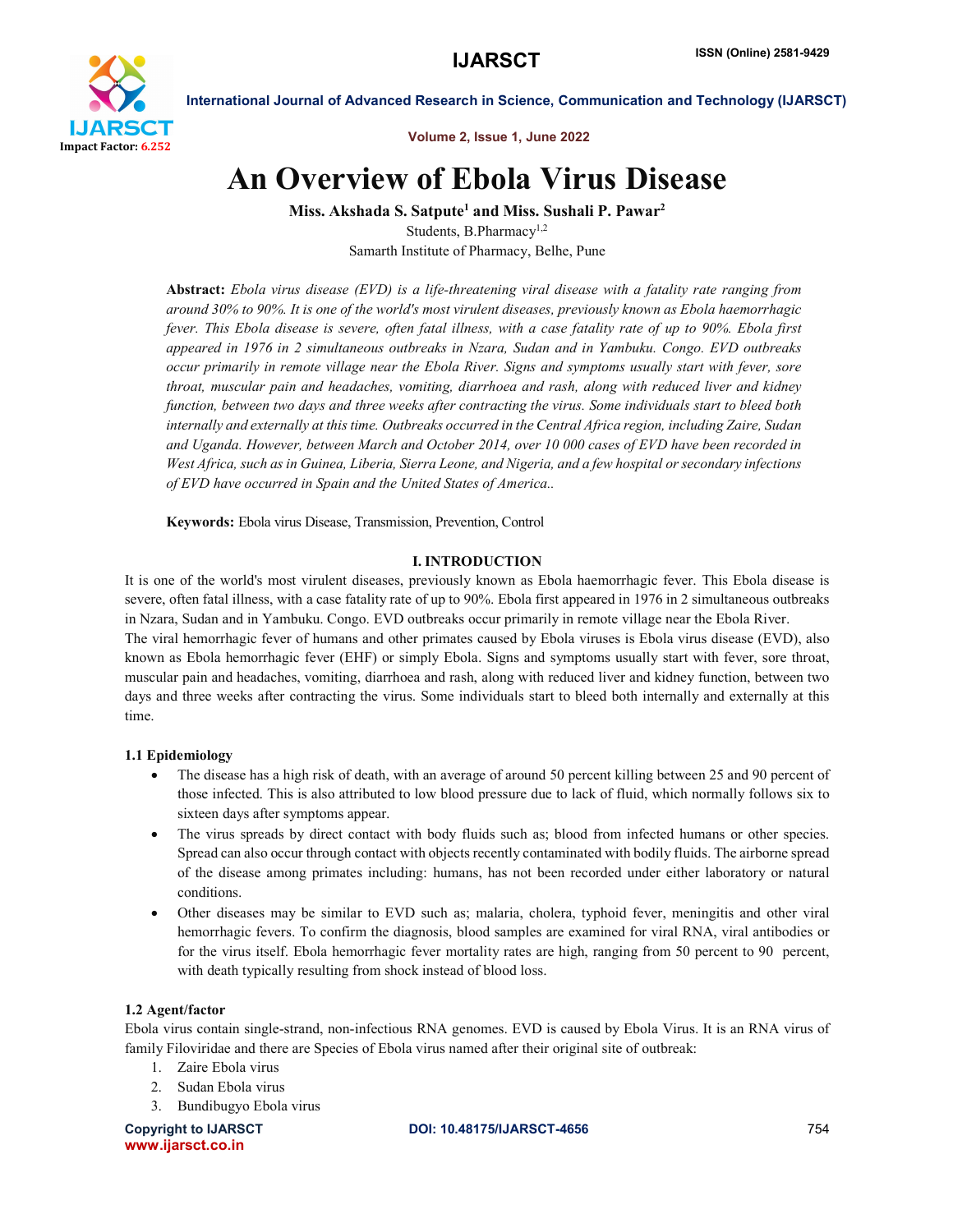

#### Volume 2, Issue 1, June 2022

- 4. Tai Forest Ebola virus
- 5. Reston Ebola virus

Zaire Ebola virus is the most virulent strain and it is implicated in the current epidemic.

#### (a) Reservoir of Infection:

Bats, Plants, arthropods and birds.

#### (b) Source of Infection:

- The most infectious body fluids are blood, feces.
- Urine, semen and breast milk
- Saliva and tears.

#### 1.3 Host Factor

Host factors are characteristics found in a person that may have an influence on their disease susceptibility. In recent studies, certain host factors have been identified as having a role in EBOV infection such as; cathepsin B, heat shock 70 kda protein 5, and STAT I

#### 1.4 Environmental Factors

Studies have shown that low temperature and high humidity favors Ebola virus infection.

#### 1.5 Incubation Period

- The incubation period for Ebola is the period between an Ebola virus infection and the beginning of symptoms associated with the disease.
- Incubation period for Ebola is 2 to 21 days.

#### 1.6 Symptoms

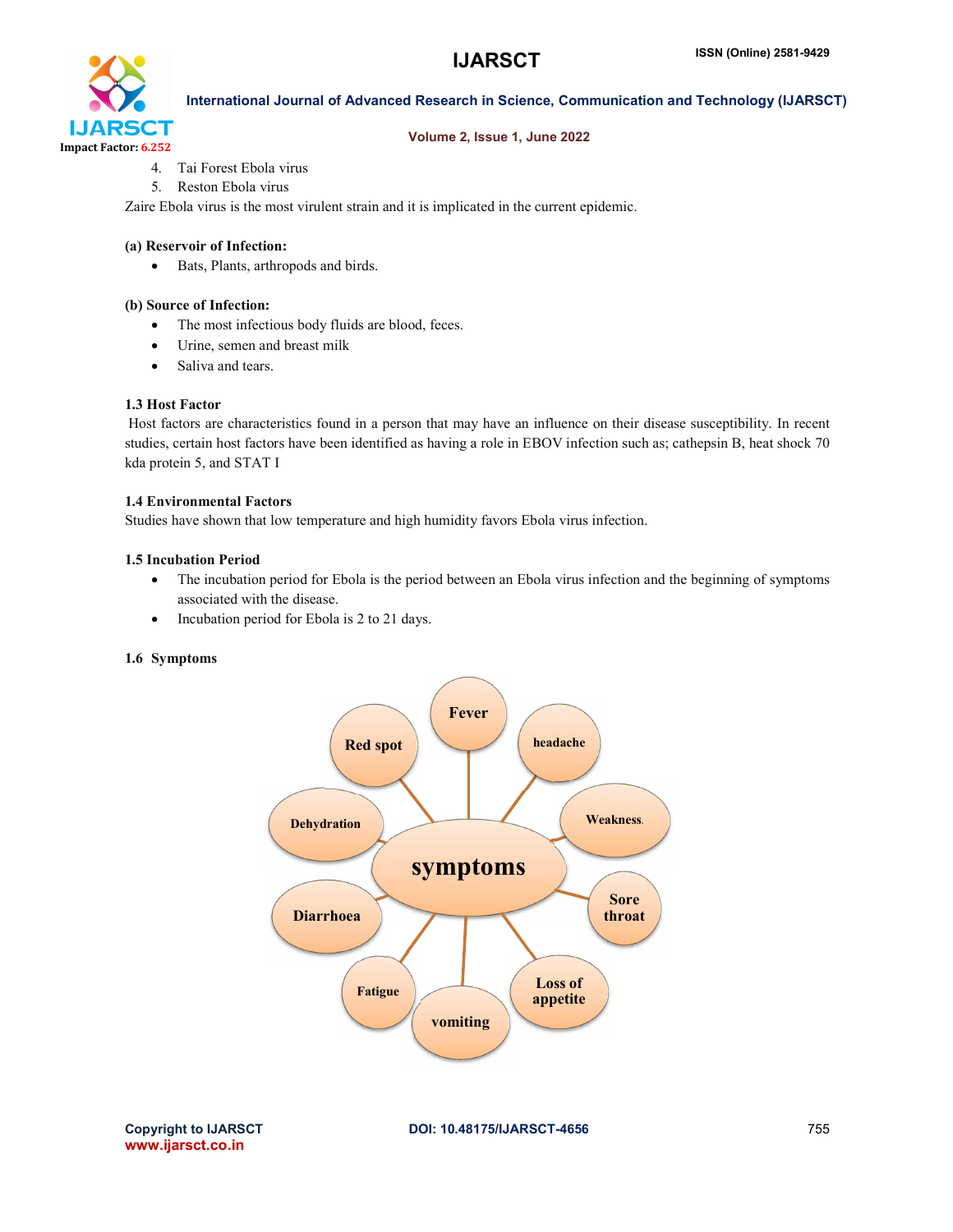

# **IJARSCT** Impact Factor: 6.252

International Journal of Advanced Research in Science, Communication and Technology (IJARSCT)



Mode of Transmission



www.ijarsct.co.in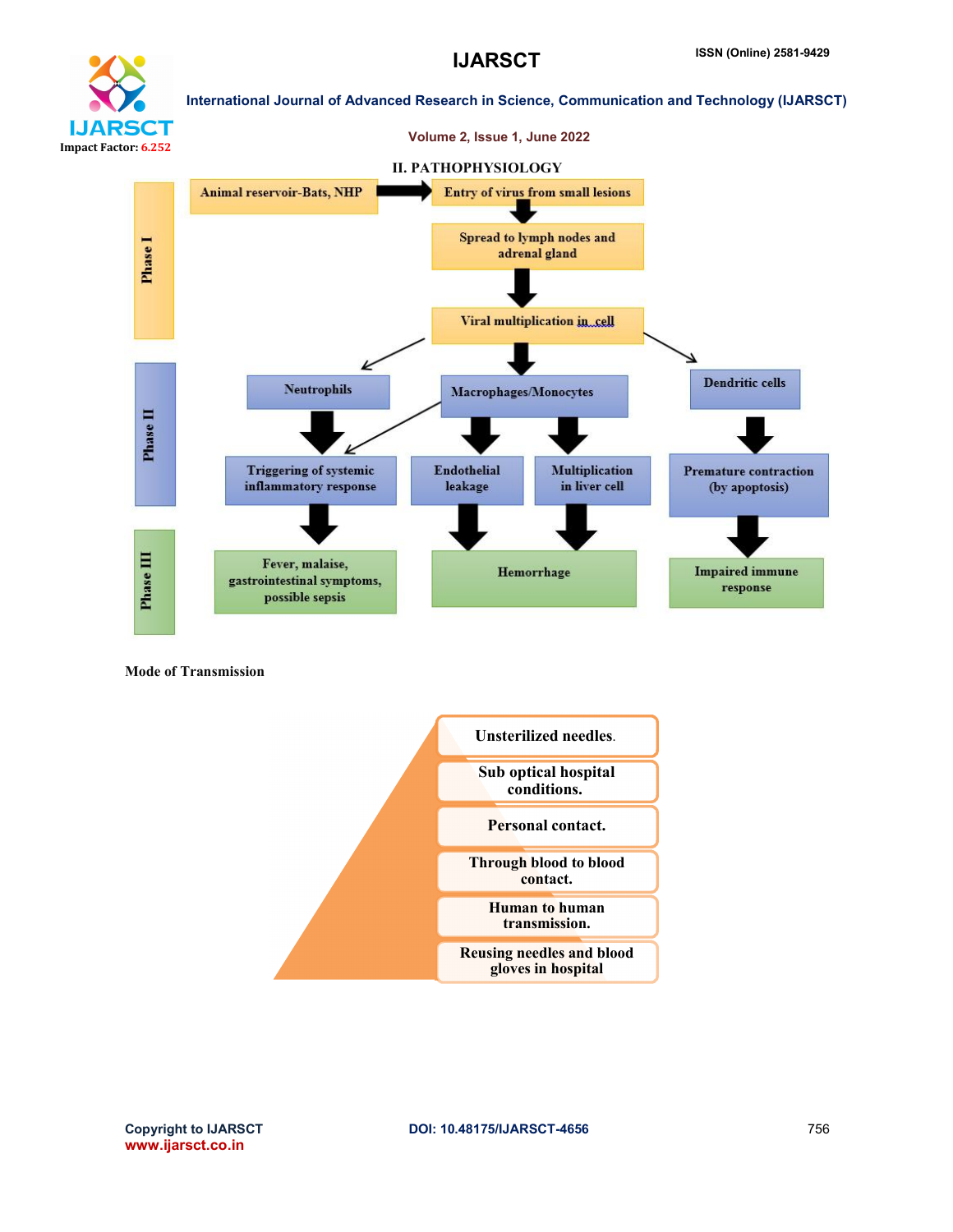



#### Volume 2, Issue 1, June 2022

| <b>III. DIAGNOSIS</b> |  |
|-----------------------|--|

| Antigen detection test          | Kidney function test    |  |
|---------------------------------|-------------------------|--|
| Serum neutralization test       | Electrolytes            |  |
| RT-PCR Assay                    | <b>WBC</b>              |  |
| Virus isolation by cell culture | Repeated platelet count |  |
| Haematocrit                     | Haemoglobin             |  |
| ELISA                           | Liver function test     |  |

#### IV. TREATMENT

#### 4.1 Current treatment for Ebola

Development of Ebola antiviral drug However, advances in research have developed four experimental drugs against Ebola virus disease, of which two of them have shown promising results. These drugs include REGN-EB3, mAb114, remdesivir, and ZMapp, all of which are a combination of monoclonal antibodies.

#### 4.2 Supportive Treatment Only

Oxygen; help breathing Antibiotics; Prevent 2' Bacterial Infection Analgesic; Fever and Body ache IVF; Maintain Fluid And Electrolyte Balance Transfusion; Bleeding

#### V. VACCINES

The European medicines agency has granted a conditional marketing authorization to the rvsv-zebov vaccine in the European Union for active immunization of adults at risk of infection with Ebola. The food and drug administration has also approved the vaccine for the prevention of Ebola in adults. This vaccine is being used in the current outbreak in the democratic republic of Congo. A second vaccine (ad26zebov/mva-bn-filo, a 2-dose heterologous vaccine regimen) is also being used in the outbreak.

#### VI. PREVENTION AND CONTROL

- No particular treatment exists for Ebola virus disease.
- Treatment is mostly supportive and requires avoiding invasive procedures, balancing fluids and electrolytes to counter dehydration.
- Administration of anti-coagulants to prevent or control disseminated intramuscular coagulation early in the infection.
- Administration of pro-coagulants to control bleeding late in the infection.
- Maintaining levels of oxygen, treating discomfort and using drugs to treat secondary bacterial or fungal infections.
- Early care will increase the possibility of survival.
- Studies are ongoing on a variety of experimental therapies. .
- Avoid direct contact with people with signs and symptoms such as; persistent high fever, red eyes, vomiting and stomach pain.
- Stay away from bats, monkeys and animals that are dead.
- Avoid hand shaking.
- Wash your hands with water and soap.
- Washing hands frequently.
- Avoid eating wild animal meat.
- Follow infection control procedures.
- Vaccination.